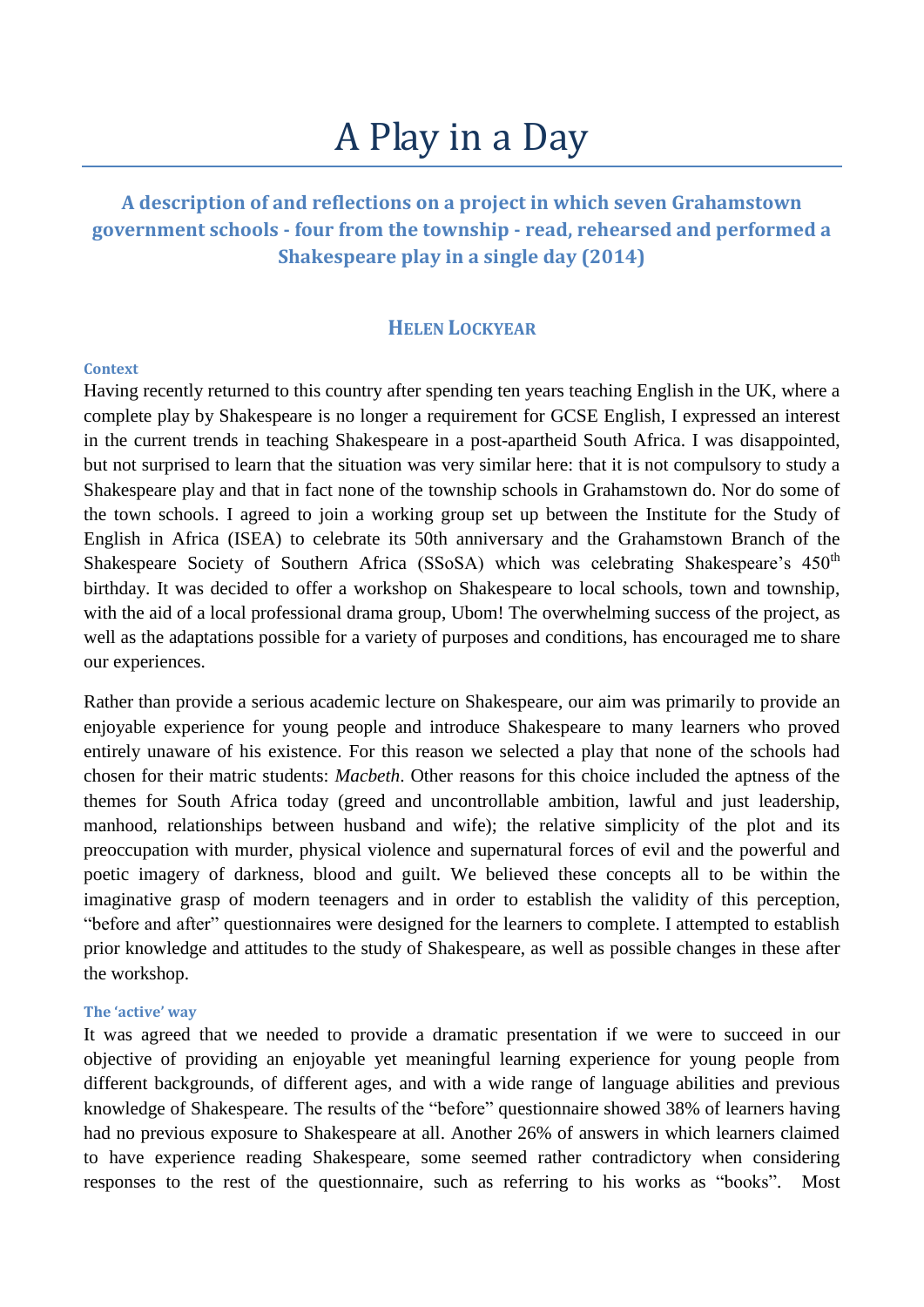significantly, only 15% of the responses indicated that they had seen a live performance of a Shakespeare play. Shakespeare did not write "stories", but plays to be performed by live actors on stage, and as Hennie Van Der Mescht points out in his article, *Stagefright: Teaching Shakespeare as drama*:

*This is not a new idea at all. It's been around – in education literature – since before the turn of the 20th century, but it is rarely acted upon. I think Rex Gibson may have been the first serious academic/teacher/editor who deliberately included what he called 'active' methods in a Shakespeare pedagogy.*

It was decided to engage a professional group of actors from Ubom! to teach a section of the play to groups from the different schools in the morning – imitating Andre Lemmer's methods in his *Viva Shakespeare* workshops, which, as Hennie Van Der Mescht puts it, "were always received with great enthusiasm and usually resulted in several 'conversions' [to Gibson's 'active' method]" - and then for these groups to act their scenes in sequence to create a performance of the whole play in the afternoon. The same role could be fulfilled by a team of teachers with a large group of students at the same school (or even more than one school collaborating – perfect for two neighbouring all-girls and all-boys schools) almost as effectively. This would also be a perfect opportunity to stretch more senior or gifted learners by offering them the opportunity to "direct" one or more of the groups.

#### **Preparations**

Permission was kindly granted by the local education authorities to use the final Friday of the first term for the workshop and the schools were invited to select eight learners each to attend a full-day workshop on *Macbeth* at the Rhodes (ISEA), free lunch included of course. We decided not to mix the schools into different groups because we felt the students would maintain better focus if we made the performance into an inter-school event with prizes for the best group performances. Only one of the town schools declined the invitation due to sporting commitments, but all four township schools accepted, which meant we were expecting a total of seven schools and 56 children, ages 14 to 21. In the end 50 turned up on the day. One of the township schools requested a screening of a film version prior to the workshop, which we duly provided for all four, not without some logistical difficulty. The screening was accompanied by a simple worksheet aimed at grasping the plot, the relationship of the characters and the role of the witches. On reflection this whole exercise proved mostly unnecessary except as a means of building enough confidence among some of the township learners to attend the workshop proper.

In order to increase the pace of the production and keep the final performance short enough to maintain interest, a script was downloaded from the internet and radically abridged, cutting out entire scenes as well as shortening those included, while still maintaining a rational plot. Certain characters as well as long speeches were also cut in order to even out the roles in groups, but we strove to keep the language as close to the original as possible to maintain the rhythm and poetry of the lines. The script was then divided into seven fairly equal portions. We noticed further cuts taking place during the rehearsals according to the abilities of the actors and their capacity to understand the language and articulate the vocabulary. We do not feel that the play was greatly compromised; after all, there is evidence that actors did this freely during rehearsals in the Elizabethan theatre. Peter Ackroyd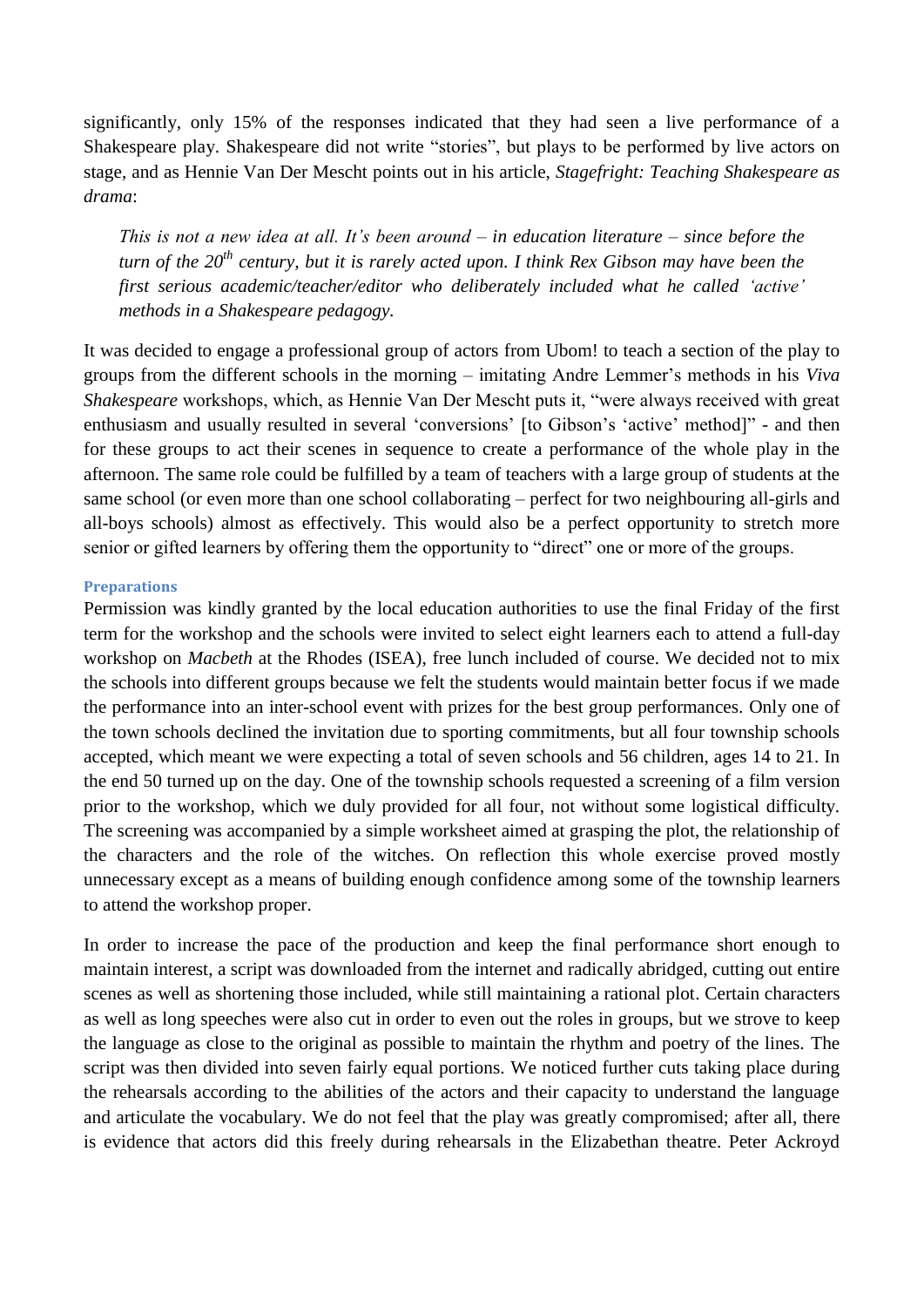refers to this practice at some length and quotes an "epistle" from Beckerman  $(1962)^1$  referring to this practice. He then goes on to say:

*The plays of Shakespeare were not treated any differently. The play is not a piece of writing, but a collaborative event; it is never finished in other words, but subject to a continuous and inevitable process of change.*

#### **Rehearsals**

Despite the fact that it was the final day of a long term and many of the learners were matriculants, 51 arrived for the workshop, and we lost only one to a funeral during the day. Learners were asked to complete a short questionnaire in order to establish their attitude to and experience of Shakespeare, were allocated their scenes and then dismissed into the gardens with an actor-director assigned to each school group. It was obvious to those of us observing this group activity that the learners were motivated and focused. An example of the "authentic teaching and learning" which took place was described by one of my colleagues, "The (drama) students were really putting the groups through their paces; some were starting with relaxing and breathing exercises; some were having to repeat words and/or phrases over and over to get the emphasis correct; one guy was saying (in isiXhosa), 'No, don't recite, speak the lines, like you're talking.' But what was so great about the teaching was the spirit in which it was accepted – with cheerfulness, ease, good humour."

#### **The play**

The patchwork performance in the afternoon, lasting approximately an hour and 15 minutes, would probably not have justified a paying audience, but the audience there, the learners, were totally engaged and completely silent during the staging. Each group had been given an opportunity to test their prepared scene on the stage and choose props from those we had provided. One school brought their own costumes and props. Although these are probably not strictly necessary – Ackroyd points out that "it has been calculated that 80% of Shakespearian scenes written for the Globe Theatre needed no props at all" – we felt that many learners would benefit from being able to use some concrete means to assist the imagination. After all, how could one do Macbeth without three wigs and at least one dagger!

#### **Feedback**

Below are a few reflective comments elicited from the learners by means of a second questionnaire filled in before they dispersed for the school holidays:

| Rehearsals 53%                                  | Performance 37%                               |
|-------------------------------------------------|-----------------------------------------------|
| My group was too amazing and our director       | I loved seeing the productions from the       |
| was the best person ever.                       | different groups, they were interesting.      |
| It was a mind expanding practice $\&$ we learnt | Because every group was doing well and I      |
| a few new techniques.                           | join (enjoyed) everything.                    |
| We had a chance to develop these ideas from     | I never did play a drama before but I perform |
| each other.                                     | right in front of audience.                   |
| It was really fun because a lot of group        | Because they all follow what happen in the    |
| dynamics, it made Macbeth make sense.           | story                                         |

#### **What did you enjoy most about the workshop today?**

**.** 1 Beckerman, B.(1962), *Shakespeare at the Globe*: *1599-1609*(p.106), New York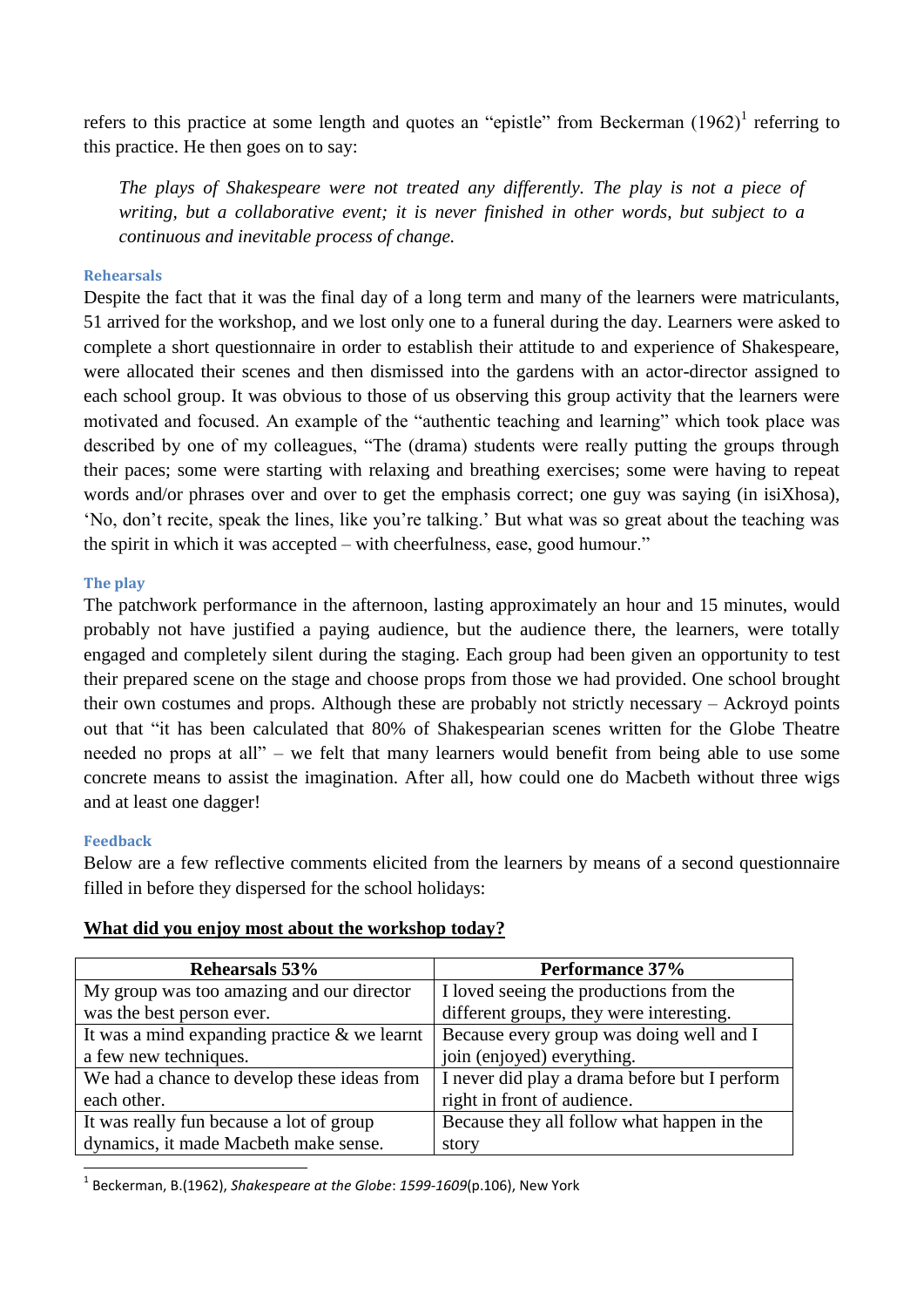| Because she was not rude/cruel and she teach<br>us. She didn't talk difficult words.                    | When I performed I felt like I knew the<br>movie (Tragedy of Macbeth) While I didn't,<br>And I think we made it.                                                                                   |
|---------------------------------------------------------------------------------------------------------|----------------------------------------------------------------------------------------------------------------------------------------------------------------------------------------------------|
| I never acted before, but today I did and I<br>enjoyed it, the rehearsals were good and I<br>learned.   | Because it was nice and we do well<br>everything he said to his wife we have<br>scotched the snake not killed it, we will eat<br>our meal in fear and sleep in the affliction of<br>these terrible |
| Because I sis well when we were practicing<br>so it all started as a trouble when we had to<br>perform. | Because I see all the stories coming together.                                                                                                                                                     |

## **Was there anything about today's workshop that you found too difficult?**

| <b>YES 31%</b>                                | NO 59%                                        |
|-----------------------------------------------|-----------------------------------------------|
| The rehearsals.                               | The support system was very strong, this      |
|                                               | made everything easier.                       |
| Because I'm so afraid at the stage because it | Because before we perform the Shakespeare     |
| is my first time to be there.                 | we practice it first.                         |
| We were not prepared to do this it just comes | Because we worked together without            |
| up we were needed at Rhodes.                  | laughing at each other.                       |
| I found it difficult to read some of the big  | Because tutor was very kind so if you knew    |
| words.                                        | nothing you can ask him.                      |
| Remembering my lines.                         | Because our director made the play so easy    |
|                                               | for us to understand.                         |
| I stumbled a countless time during my         | My view on Shakespeare has changed.           |
| performance, and it was difficult for me to   | Shakespeare is not so difficult if you act it |
| improvise.                                    | out and do everything with understanding.     |

# **Anything else?**

- Thank you for everything. I enjoyed myself. It was a great way to start my holiday.
- It was a wonderful day and a lot of knowledge was gained. BYE!!
- I think workshops like this should be done more often because they would help a lot with our setwork work.
- I would like to thank Sis S. for making us practise correctly and teach us how to look at audiences when you're in stage.
- I would like to perform Shakespeare again cause I sein my self in big Things.
- I would like to say that I enjoyed the Tragedy of Macbeth and I would like to do it again.
- I thank all of you for welcoming us and I want you to do the same in others.
- I would like to know more about Shakespeare if i can have a change to watch it live.
- I think Shakespeare is a great thing to experience because it has bombastic words.
- I had an insight on the way people at that time spoke their English and also the way that power could turn one into a cruel person.
- Didn't Shakespeare write Gnomio and Juliet?